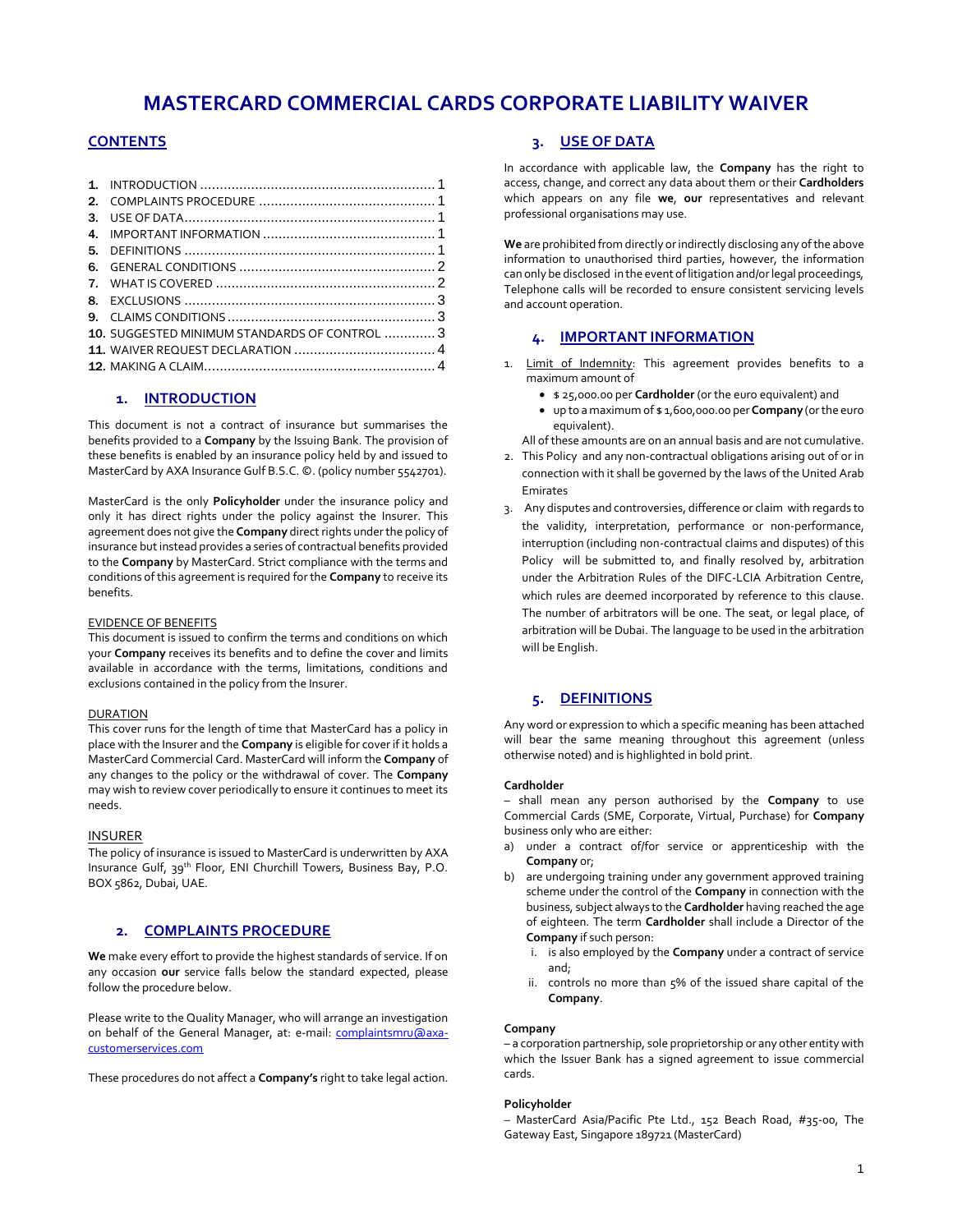#### **We/our/us**

– AXA Insurance Gulf, 39th Floor, ENI Churchill Towers, Business Bay, P.O. BOX 5862, Dubai, UAE.

### **Termination date**

– is the date on which:

- a) the **Cardholder** gives notice to the **Company**; or
- b) the date the **Company** gives notice to the **Cardholder**; or
- c) the date the authorised card is withdrawn by the **Company** from the **Cardholder** whichever is the sooner.

#### **Theft**

– any act of fraud or dishonesty by any **Cardholder** committed in connection with the authorised card issued to them with clear intent of obtaining an improper financial gain for themselves or for any other person or organisation intended by the **Cardholder** to receive such gain.

#### **Waiver date**

– date the loss is discovered by the **Company**.

#### **Waivable charges**

– are all amounts charged to the **Company's** commercial card account with the Issuer Bank which are not of either direct or indirect benefit to the **Company** and

- a) where the **Company** has paid the bill but been unable to obtain reimbursement from the **Cardholder**; or
- b) where the Issuer Bank has billed the **Cardholder** direct and the **Company** has reimbursed the **Cardholder** but the **Cardholder** has not paid the Issuer Bank or
- c) where the **Company** has received direct or indirect benefit but is contractually required to pay twice as a result of b) above.

### **6. GENERAL CONDITIONS**

- <span id="page-1-0"></span>1. It is understood and agreed that there can be no circumstances where **we** can pay a claim twice.
- 2. **We** will only play a claim provided that such unauthorised charges:
	- a) are billed up to 75 days preceding the **waiver date** and notified by the **Company** to the **Policyholder** by means of a waiver request letter on or within 14 days of the **waiver date**. An example waiver request letter is a document incorporated within the Guide to this policy (refer to example in Section 14); or
		- b) are incurred but are not yet billed as of the **waiver date** or up to 14 days after the date on which the Issuer Bank received a request to cancel that **Cardholder's** card; whichever occurs first; or
		- c) are discovered not later than 75 days after the termination of this agreement or the insurance in respect of the **Company** employing the **Cardholder** concerned with the loss whichever occurs first.
- 3. This agreement shall be voidable in the event of deliberate misrepresentation, misdescription or non-disclosure in any material particular.
- 4. The **company** must report all incidents of misuse to the police and any other relevant authorities upon discovery of fraudulent activity, in any event, within five working days of discovery. A police report indicating the incident reference number must be obtained.
- 5. Observance of the terms of this agreement relating to anything to be done or complied with by the **Policyholder** is a condition precedent to **our** liability.
- 6. The **Policyholder**, **Company** or Issuer Bank may cancel this Agreement by giving 90 days notice in writing to the other party at its last known address. Any such termination will not affect the rights of the Issuer Bank with respect to charges incurred by its **Cardholders** prior to the effective date of termination.
- If this Agreement immediately supersedes a similar arrangement effected by MasterCard (hereinafter called the "Superseded Insurance") **we** will indemnify MasterCard in respect of any loss discovered during the continuation of the "Superseded Insurance" if the loss is not recoverable solely because the period allowed for discovery has expired. Provided that:
	- a) such insurance has been continually in force from the time of the loss until inception of this Agreement.
	- b) the loss would have been covered underthis Agreement had it been in force at the time of the loss.
	- c) the liability of the **Company** shall not exceed whichever is the lesser of:
		- i. the amount recoverable under the insurance in force at the time of the loss or

ii. the limit of indemnity applicable under this Agreement. In any event ourtotal liability in respect of any one claim continuing through both the terms of the 'Superseded Insurance' and the continuation of this Agreement shall not exceed the Limit of Indemnity applicable under this Agreement.

- 8. This Agreement shall be void if:
	- MasterCard or the **Company** be wound up or carried on by a liquidator or receiver or permanently discontinued or;
	- b) MasterCard or the **Company's** interest ceases otherwise than by death.
- 9. This Agreement shall be voided if MasterCard's or the Issuer Bank's or the **Company's** interest ceases and nothing herein contained shall give any right against **us** to any person other than MasterCard or **Company** except to a transferee approved by **us**.
- 10. Where a **Cardholder** is made redundant or dismissed by the **Company**, the **Company** must inform the Issuer Bank the same day and cancel the card.

### **7. WHAT IS COVERED**

<span id="page-1-1"></span>**We** will provide cover for:

- 1. Loss of **waivable charges** due to the Issuer Bank or for which they are legally responsible caused by any act of **theft** committed during the period of insurance by any **Cardholder**.
- 2. Auditors fees incurred with **our** consent solely to substantiate the amount of the claim, provided that:
	- a) **our** total liability in respect of any one claim caused by any one **Cardholder** shall not exceed the limit of Indemnity applicable to that **Cardholder**, where one claim shall mean all acts of **theft** within the period of insurance committed by one **Cardholder** or two or more **Cardholders** acting in collusion (meaning all circumstances where two or more **Cardholders** are concerned or implicated together or materially assist each other in committing the act of **theft**).
	- b) In the event that one claim is caused by two or more **Cardholders** acting in collusion **our** total liability shall not exceed a x b where a = the number of **Cardholders** involved and b = the limit of indemnity applicable to each **Cardholder**.
	- c) **Our** total liability in any one period of insurance shall in any case not exceed the aggregate limit of indemnity per **Company**.
	- d) Any underlying policy shall be maintained in force and this Agreement shall apply only to the extent to which an indemnity for damages and claimants costs and expenses is not provided under such underlying policy by virtue of any limitation of cover or limits of indemnity.
	- e) The limit of indemnity under this Agreement shall be reduced by an amount equal to the indemnity provided by any underlying policy.
	- f) **We** may at any time pay the limit of Indemnity (less any sums already paid) or any lesser amount for which the claims arising out of such an event can be settled, **we** will then relinquish control of such claims and be under no further liability in respect thereof except for costs and expenses for which **we**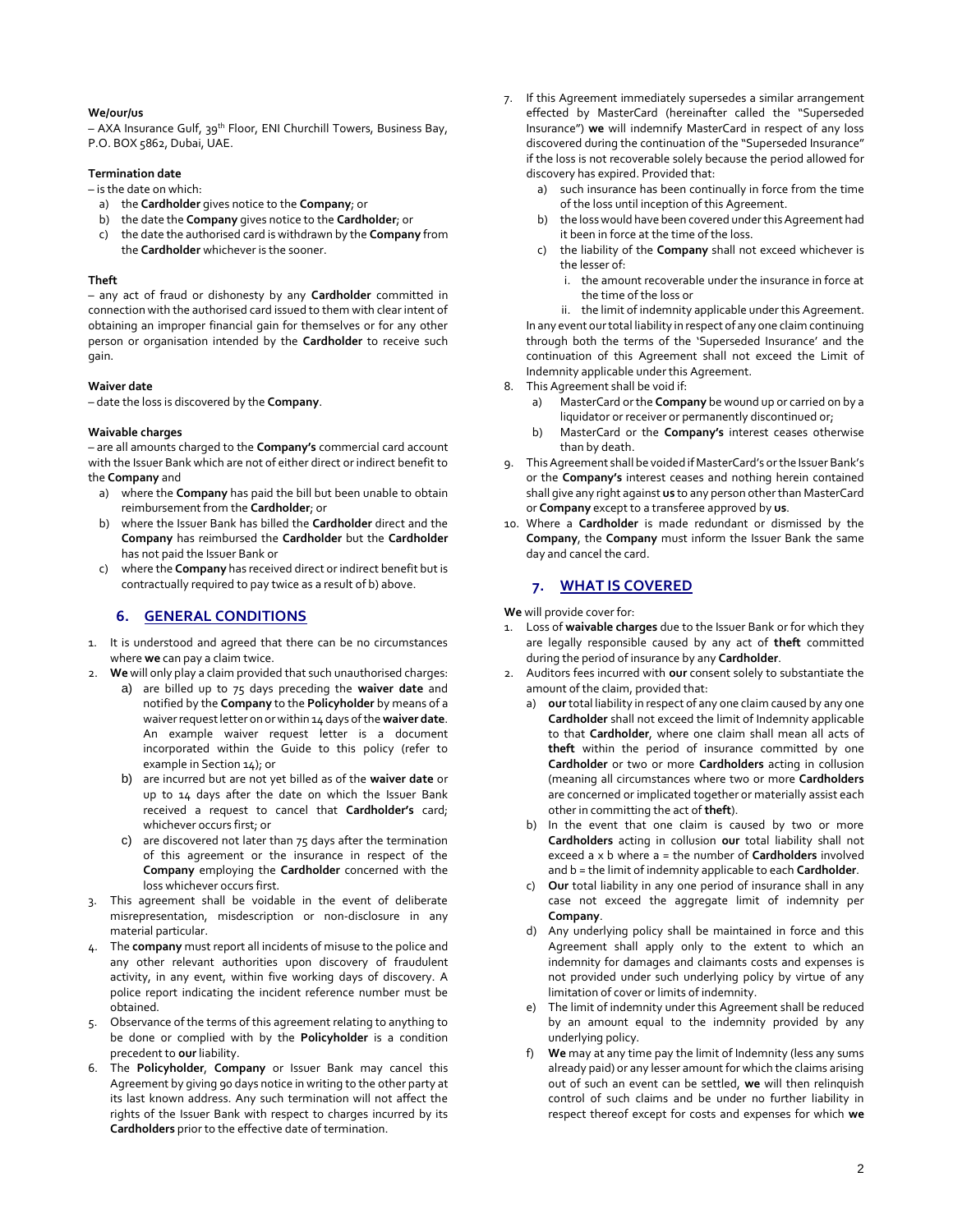may be responsible in respect of matters prior to the date of such payment.

# **8. EXCLUSIONS**

<span id="page-2-0"></span>**We** shall not be liable for:

- Loss of interest or any other loss, damage or additional expense following on from the event for which **you** are claiming. Examples of such loss, damage or additional expenses would be the cost incurred in preparing a claim, loss of earnings or loss or costs incurred arising from the interruption of **your** business.
- 2. Loss caused by any act of any **Cardholder** committed prior to the commencement date for that **Cardholder**.
- 3. Charges incurred to purchasing goods or services for the **Company** or for persons other than the **Cardholder** pursuant to the instructions of the **Company**; or acquiescence thereto by the **Company** if those goods or services are of the type which are regularly purchased by or for the **Company**.
- 4. Charges incurred by a **Cardholder** after the discovery date of the loss by the **Company** or charges incurred beyond 14 days after the Issuer Bank receives a request to cancel the **Cardholder's** commercial card whichever is the earlier.
- 5. Claims where the **Company** has not provided the necessary documentation requested by **us** in 12. MAKING A CLAIM at their expense. **We** may also ask for documentation than what is listed to substantiate the claim.

# **9. CLAIMS CONDITIONS**

- <span id="page-2-1"></span>1. If any claim shall be in any respect fraudulent or if fraudulent means or devices are used by the **Policyholder** or **Company** or anyone acting on their behalf to obtain any benefit under this Agreement or if any loss is occasioned by the wilful act or with the connivance of the **Policyholder** or **Company** all benefit under this Agreement shall be forfeited.
- 2. **You** must report all incidents of misuse to the police and any other relevant authorities upon discovery of fraudulent activity, in any event, within 5 working days of discovery. A police report indicating the incident reference number must be obtained.
- 3. Upon knowledge of or discovery of loss or of any occurrence which may give rise to a claim for loss the Issuer Bank or **Company**  whichever is appropriate shall:
	- a) give notice thereof as soon as practicable to **us**;
	- b) file detailed proof of loss with **us** within 30 days after the discovery of the loss.

Upon the **our** request the Issuer Bank or **Company** whichever is appropriate shall submit to examination by us and produce

for **our** examination all pertinent records and all at such reasonable time and place as the **us** shall designate and shall cooperate with the **us** in all matters pertaining to loss or claims with respect thereto.

- 4. In the event of any payment under this Agreement **we** shall be subrogated to all the **Policyholder's** (or **Company's**) rights of recovery therefore against any person or organisation and the Issuer Bank (or **Company**) shall execute and deliver instruments to secure such rights. The **Policyholder** (or **Company**) shall do nothing after loss to prejudice such rights.
- If at any time any claim arises under this Agreement there be any other insurance or indemnity or guarantee covering the same loss **we** shall not be liable except in respect of an excess of the amount which is payable under such other insurance or indemnity or guarantee.
- 6. If any difference shall arise as to the amount to be paid under this Agreement such difference shall be referred to an arbitrator to be appointed in accordance with the statutory provisions in that behalf for the time being in force.
- 7. The benefits provided under this Agreement shall not apply in respect of any loss caused by a **Cardholder** if the **Company**

possesses knowledge of any act or acts of fraud or dishonesty committed by such **Cardholder**:

- a) In the service of the **Company** or otherwise during the terms of employment by the **Company**.
- b) Prior to employment by the **Company**.

For the purposes of this Agreement knowledge possessed by the **Company** means knowledge possessed by a partner, director, elected or appointed officer who is aware of the employment of a person and that person's acts of fraud or dishonesty.

- 6. For a valid claim to arise it is a condition of this Agreement that the **Company** shall as soon as any act of **theft**is discovered make every effort to retrieve the commercial card from the **Cardholder** and destroy the commercial card.
- 7. The **company** must provide evidence that the outstanding balance has been paid before **we** will reimburse the **company**.
- 8. Immediately following the discovery by the **Company** of any act of **theft** by a **Cardholder.** It shall be the duty of the **Company** to inform the Issuer Bank immediately and to have the card placed upon the suspended card list. **We** shall bear no liability for future acts of **theft** by the **Cardholder** following the said discovery of fraudulent activity.
- 9. a) Any money of the **Cardholder** in the **Company's** hands upon discovery of any loss and money which but for the **Cardholder's theft** would have been due to the **Cardholder** from the **Company**  shall be deducted from the amount of the loss before a claim is made under this Agreement; and

b) Any further monies which are recovered less any costs incurred in recovery shall accrue:

- i. in the event that the **Company's** claim has exceeded the limit of indemnity firstly to the benefit of the **Company** to reduce or extinguish the amount of the **Company's** loss;
- ii. thereafter to **our** benefit to the extent of the claim paid or payable;
- iii. and finally any surplus thereafter shall be returned to the **Company**.

In the event of a claim or any circumstances giving rise to the possibility of a claim the **Company** must immediately notify:-

AXA Assistance Claims Centre Services MasterCard Commercial Card Services 8 DBM Industrial Estate Coromandel - Port Louis, Mauritius - ile Maurice

More details on how to make a claim can be found in 12. MAKING A CLAIM.

# <span id="page-2-2"></span>**10. SUGGESTED MINIMUM STANDARDS OF CONTROL**

The **Company** may require the Issuer Bank to waive their liability for **waivable charges** only if they meet all the following requirements:

- 1. The **Company** has two (2) or more cards in good standing on or after establishing a card account with the issuing bank.
- 2. The **Company** sends a waiver request" by letter or fax to the Issuer Bank. An example letter can be found in section 11 of this Agreement document. The waiver request must state:
	- a) that the **Company** requests the waiver of covered charges.
	- b) the **Cardholder's** name, card number and last known business and home address.
	- c) in cases where the Issuer Bank invoices the **Cardholder**  directly, that the **Company** has contacted the **Cardholder** in writing and directed him to immediately pay all outstanding charges to the Issuer Bank**;** and
	- d) whether the card was retrieved from the **Cardholder**.
- 3. The **Company** has delivered to the **Cardholder** or sent by first class mail a written notice stating that the **Cardholder's** card has been cancelled, that they should immediately discontinue all use of that card, that they must immediately pay any outstanding amounts